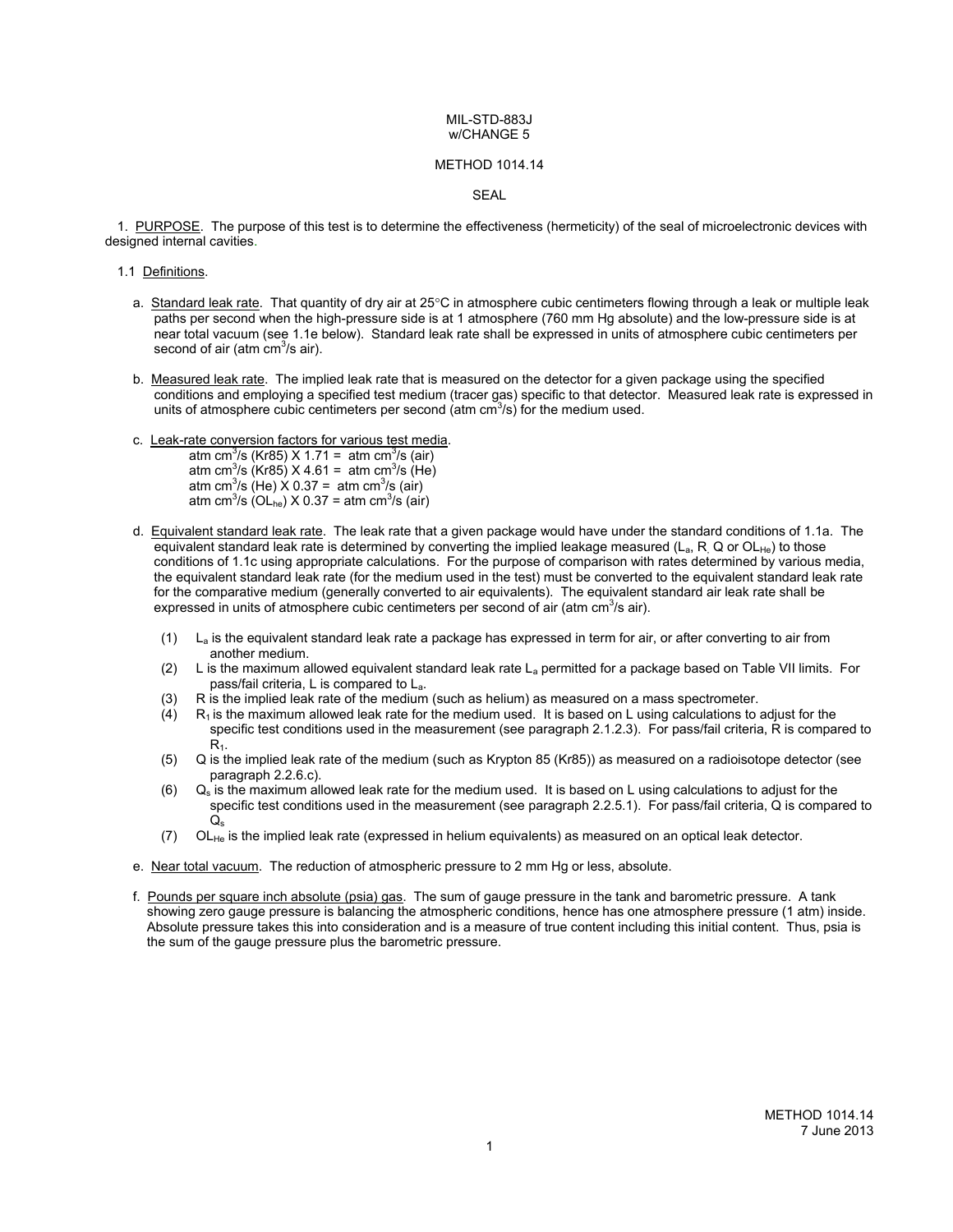# 1.2 Test Conditions. The following procedures are covered by this method:

# 1.2.1 Trace Gas (He). 1/

- A<sub>1</sub> Fixed Fine Leak
- A2 Flexible Fine Leak
- A4 Fine Leak, applicable to the unsealed package.

#### 1.2.2 Radioisotope (Kr85).

- $B_1$  Fine Leak
- B<sub>2</sub> Gross Leak
- B3 Wet Gross Leak

# 1.2.3 Perfluorocarbon Gross Leak.

- $C_1$  Fixed Method that uses a liquid bath.
- $C_2$  has been replaced by  $C_1$ .
- C3 Fixed Method that uses a vapor detection system instead of an indicator bath.

## 1.2.4 Optical.

- $C_4$  Gross Leak
- $C_5$  Fine Leak

## 1.2.5 Penetrant Dye Gross Leak.

1.2.6 Weight Gain Gross Leak.

## 1.2.7 Radioisotope (Kr85).

G1 Thermal Leak Test for the evaluation of package hermetic integrity at elevated temperature.

# 1.2.8 Cumulative Helium Leak Detection (CHLD).

- CH<sub>1</sub> Fixed Leak Detection for both Fine and Gross leak using the CHLD System.
- $CH<sub>2</sub>$  Flexible Leak Detection for both Fine and Gross leak using the CHLD System.
- Z He Gross Leak Detection combined with one of several other tracer gases for Fine Leak Detection using the CHLD System.

 $1/$  A<sub>3</sub> was intentionally omitted.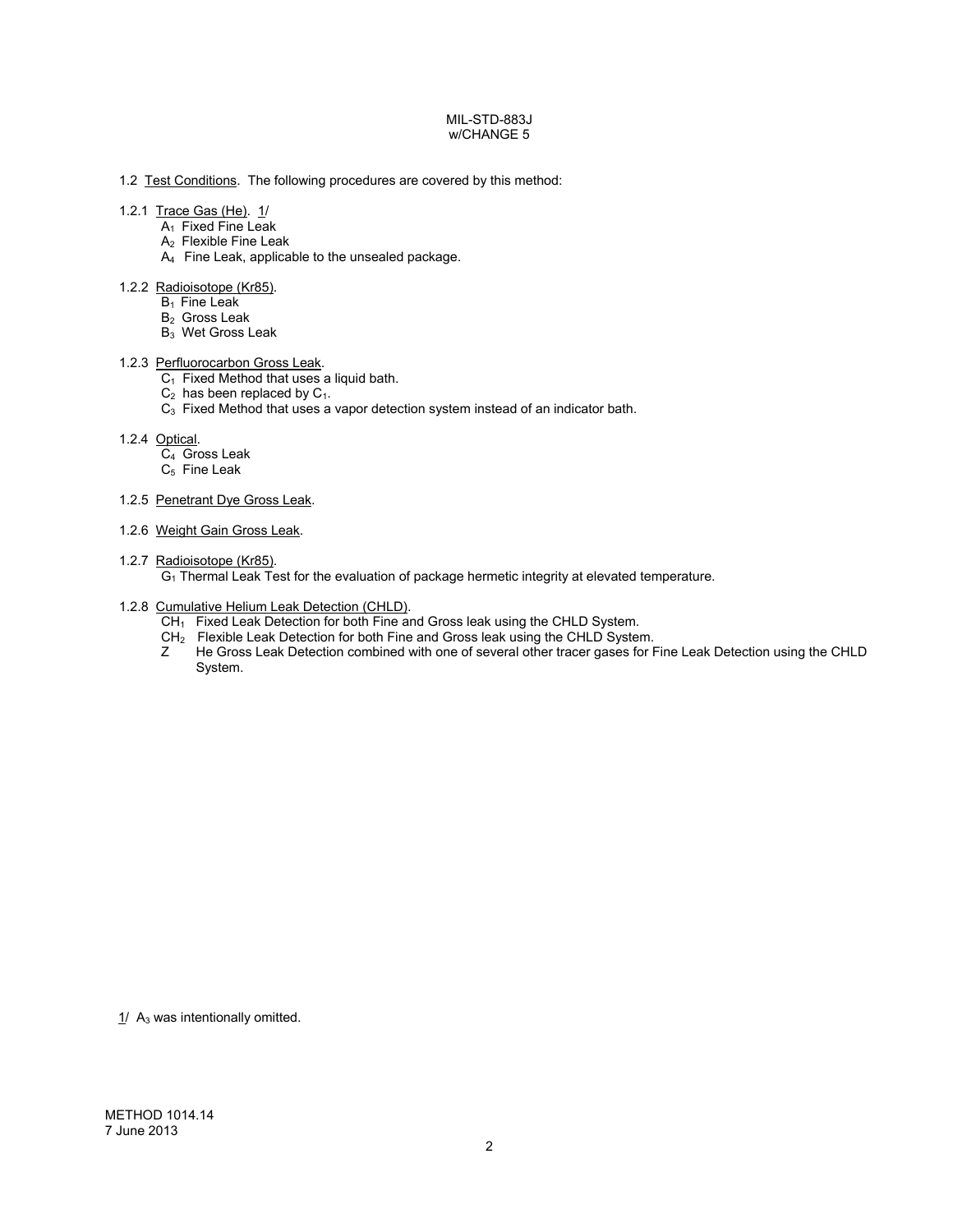1.3 Test Structure. Fine and gross leak tests shall be conducted in accordance with the requirements and procedures of the specified test condition. Testing order shall be fine leak (condition A or  $B_1$  or  $C_5$ ) followed by gross leak (condition  $B_2$ ,  $C_1$ ,  $C_3$ ,  $C_4$ ,  $D$ , or E) except when  $C_4$  or B<sub>2</sub> is used together with A, B<sub>1</sub>, or  $C_5$ . Condition B<sub>2</sub> is a dry gas gross leak test and may be used prior to fine leak tests. When using the radioisotope tests, it is recommended practice to use  $B_2$  first to remove gross leakers prior to the fine leak test  $B_1$ , which minimizes the Kr85 entrapped in rejected devices. When specified (see 4), measurements after test shall be conducted following the leak test procedures. Devices to be tested for thermal leakage shall first be subjected to a radioisotope gross leak test (B<sub>2</sub>), a radioisotope fine leak test (B<sub>1</sub>), or a gross/fine combination leak test, (B<sub>2</sub>/B<sub>1</sub>). Where bomb pressure specified exceeds the microcircuit package capability, alternate pressure, exposure time, and dwell time conditions may be used provided they satisfy the leak rate, pressure, time relationships which apply, and provided a minimum of 30 psia (2 atmospheres absolute) bomb pressure is applied in any case or for condition  $C_4$ , a minimum of 10 psi differential test pressure is applied in any case. When test condition  $B_2$  is used to test large surface devices, a bomb pressure of 20 psia minimum may be used with the appropriate increase in bomb time (see paragraph 2.2.5.1). When test condition  $A_4$  is used, gross leak testing is not required. However A4 shall not be used in lieu of the required seal testing of lidded packages. When batch testing (more than one device in the leak detector at one time) is used in performing test condition A or B and a reject condition occurs it shall be noted as a batch failure. Each device may then be tested individually one time for acceptance if all devices in the batch are retested within one hour after removal from the tracer gas pressurization chamber. For condition  $B_1$ ,  $B_2$  only, devices may be batch tested and/or individually remeasured for acceptance providing all measuring is completed within one-half hour for  $B_1$  and within 10 minutes for  $B_2$  or combination B<sub>2</sub>/B<sub>1</sub>, after removal from the tracer gas pressurization chamber. For condition C<sub>3</sub> only, devices that are batch tested, and indicate a reject condition, may be retested individually one time using the procedure of 2.3.4.1 herein, except that repressurization is not required if the devices are immersed in detector fluid within 20 seconds after completion of the first test, and they remain in the bath until retest. For conditions  $C_4$  and  $C_5$  only, the package must meet construction requirements defined in 2.4.1. This includes devices that are conformal coated such as circuit board assemblies.

1.3.1 Retest. Devices which fail gross leak may be retested destructively. If the retest shows a device to pass, that was originally thought to be a failure, then the device need not be counted as a failure in the accept number of sample size number calculations. Devices which fail fine leak shall not be retested for acceptance unless specifically permitted by the applicable acquisition document. The applicable acquisition document must also state that a failed device that passes retest needs not be counted as a failure in the sample size accept number calculations, otherwise if will count. Where fine leak retest is permitted, the entire leak test procedure for the specified test condition shall be repeated. That is, retest consisting of a second observation on leak detection without a re-exposure to the tracer fluid or gas under the specified test condition shall not be permissible under any circumstances. Preliminary measurement to detect residual tracer gas is advisable before any retest.

 1.3.2 Failure criteria. The failure criteria for Fine Leak is provided in Table VII of paragraph 3. Failure criteria for other conditions; i.e., Gross Leak and Thermal Leak, is provided following the procedure for each individual test.

 1.4 Apparatus. The apparatus required for the seal test shall be as indicated in the procedure for the applicable test condition being performed.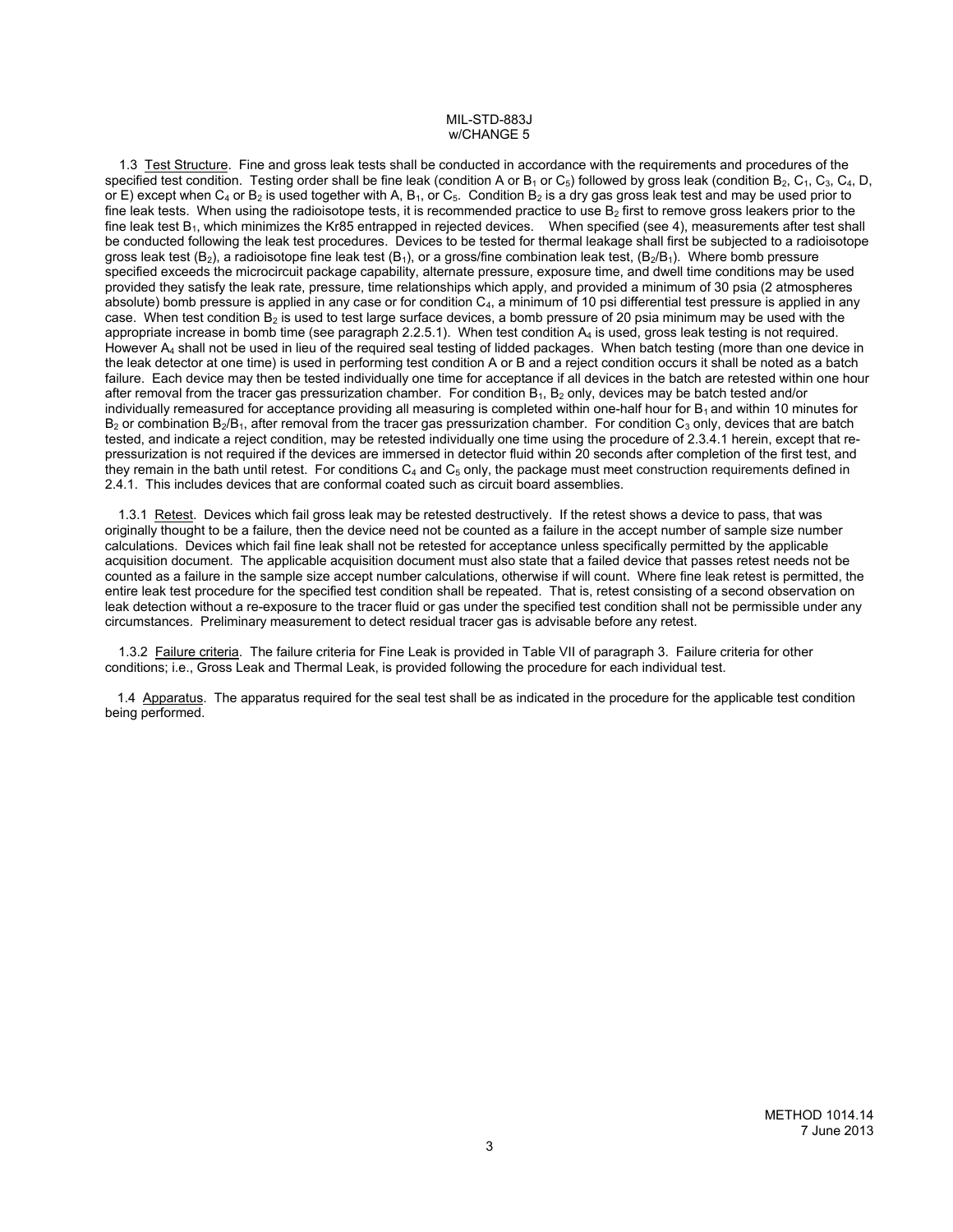# 2.2 Test Condition B, Radioisotope.

- 2.2.1 Radioisotope leak test apparatus. Apparatus for this test shall consist of:
	- a. Radioactive tracer gas pressurization console containing a Kr85/air mixture.
	- b. Counting equipment consisting of a scintillation crystal, photomultiplier tube, preamplifier, ratemeter, and Kr85 reference standards. The counting station shall be of sufficient sensitivity to determine through the device wall the radiation level of any Kr85 tracer gas present within the device.
		- (1) A "Flat Top Scintillation Crystal" counting station shall have a minimum sensitivity of 4,500 c/m/µCi Kr85 and a minimum detectable count rate of 500 counts per minute above ambient background.
		- (2) A "Well Crystal" counting station shall have a minimum sensitivity of 10,000 c/m/µCi Kr85 and a minimum detectable count rate of 500 counts per minute above ambient background.
		- (3) A "Tunnel Crystal" counting station shall have a minimum sensitivity of 4,500 c/m/µCi Kr85 and a minimum detectable count rate of 500 counts per minute above ambient background.

The counting station shall be calibrated at least once every working shift using Kr85 reference standards and following the equipment manufacturer's instruction. The actual calibration reading shall be recorded for each scintillation crystal detection system (Well, Tunnel, and Flat top) prior to performing testing.

- c. A tracer gas that consists of a mixture of Kr85 and air. The concentration of the Kr85 in the Kr85/air mixture shall be no less than 100 micro-curies per atmospheric cubic centimeter. The determined values of each analytical sample shall be recorded in accordance with the calibration requirements of this standard (see 4.5.1 of MIL-STD-883). The specific activity may be measured automatically by the equipment during cycling of the equipment. If not, then an analytical sample of the Kr85 shall be taken at least once each 30 days to determine when the concentration drops by 5 percent in concentration and specific activity. If production use of the pressurization console averages 1000 of fewer bombings during the month analytical sampling may be annually. When the concentration drops by 5 percent, corrective action shall be taken to adjust the concentration.
- d. ESD Protective Tubes shall be utilized to ensure the system is ESD safe when using the Well Counting Station.
- e. All calibration records (e.g. daily, monthly, voltage crystal plateau graphs, and C of C for Kr85 reference standard, specific activity etc.) shall be maintained and made available to the qualifying activity.
- f. The crystal voltage plateau graph shall be performed and documented semiannually. Examples of good plateau graphs and bad plateau graphs shall be included in the internal procedure.

2.2.2 Test condition  $B_2$  – radioisotope gross leak package qualification. This test shall be used to qualify all packages with less than 0.1 cm<sup>3</sup> internal free volume that will undergo screening tests per the B<sub>2</sub> radioisotope gross leak, or the B<sub>2</sub>/B<sub>1</sub> gross/fine leak combination test (see paragraph 2.2.6.b and c). The purpose is to assure that if such a packages has a leak, then that leak will be detectable under test conditions B<sub>2</sub> and B<sub>2</sub>/B<sub>1</sub>. Packages having 0.1 cm<sup>3</sup> internal free volume or larger do not require package qualification. Packages smaller than 0.1 cm<sup>3</sup> internal free volume shall be subjected to the following requirements:

- a. A 5 mil diameter hole shall be made in a representative sample of the devices to be tested.
- b. The device shall be subjected to this test condition and removed from the pressurization tank. The device shall be measured in the counting station immediately after the tank is vented to atmosphere. A "net" reading indication of 500 counts per minute or greater is considered a reject. The device must remain a reject with a minimum of 500 counts per minute above ambient background for ten minutes after removal from the pressurization tank. If the device does not fail, test conditions  $B_2$  and  $B_2/B_1$  shall not be used.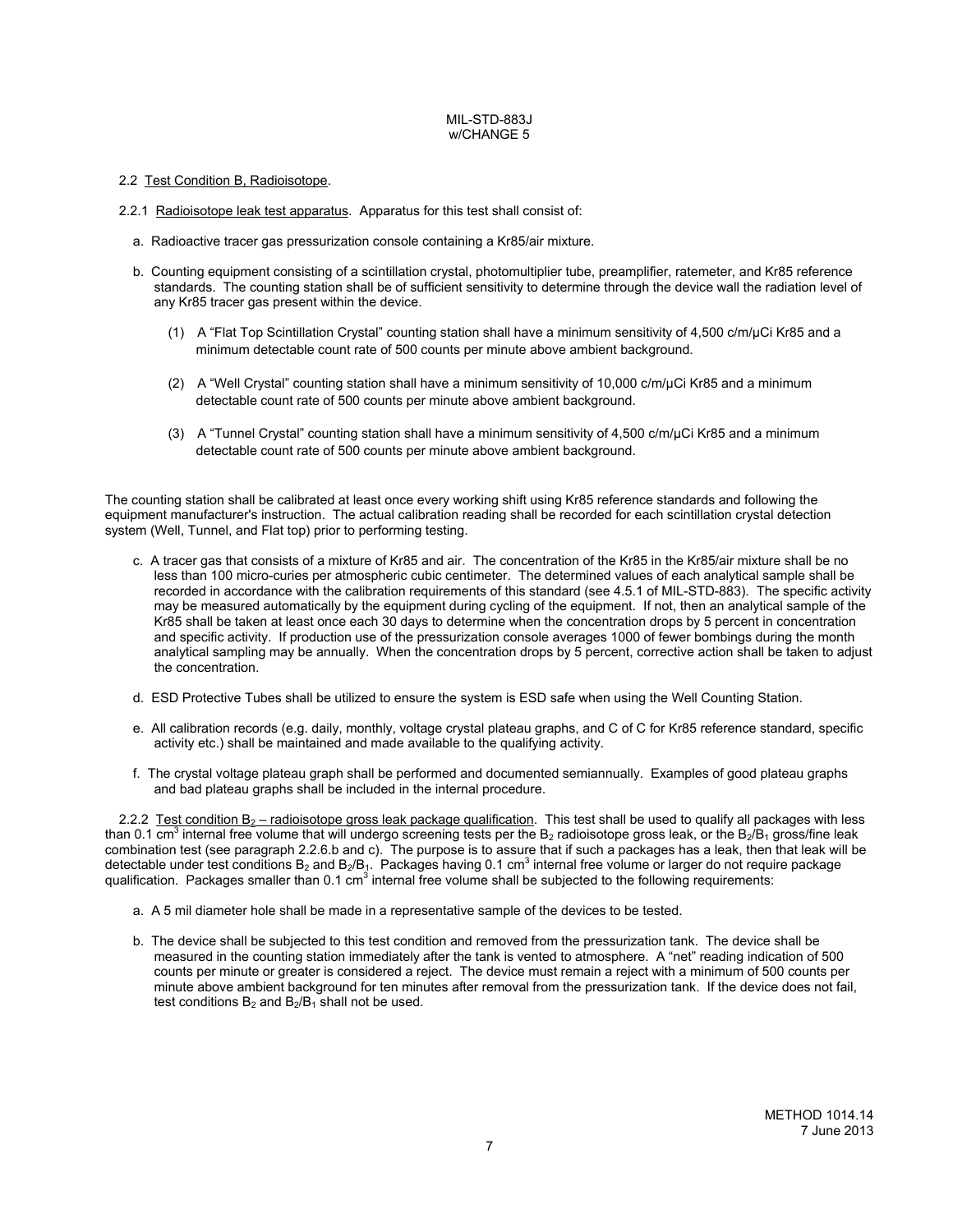2.2.3 Test condition B<sub>2</sub> and B<sub>1</sub> - radioisotope gross/fine combination leak. The apparatus for this test is that of paragraph 2.2. This test may be applied as a combination of conditions  $B_2/B_1$  and is used in accordance with the requirements of those conditions for specified packages, as qualified under paragraph 2.2.2, with an atmosphere of Kr85/air mixture. Actual pressure and soak time for  $B_1$  shall be determined in accordance with paragraph 2.2.5.1. When the soak time is completed, the Kr85/air mixture shall be evacuated until 2.0 torr pressure exists in the pressurization chamber. The evacuation shall be completed within 3 minutes from either the end of the pressurization cycle or the point at which the chamber pressure reaches 60 psia (if a higher pressure than 60 psia was used). The chamber shall then immediately be backfilled with air and the test devices removed from the chamber. The devices shall be measured using a scintillation crystal equipped counting station as specified in paragraphs 2.2.4.1, 2.2.4.2, or 2.2.5.2. Devices subjected to this gross/fine combination test must be measured within 10 minutes after removal from the pressurization system. The R value shall not be less than 500 counts per minute above background. If all of the tested devices cannot be measured within 10 minutes after removal from the pressurization cycle, the remaining devices at 10 minutes must be re-tested as above in this paragraph.

2.2.4 Determination of counting efficiency (k). The counting efficiency (k), or k-factor, is the efficiency of measurement of radioactive Kr85 tracer gas within a device using a scintillation crystal as a detector. The k-factor must be determined for the combination of both the scintillation crystal detection system that is to be used for the measurement and for the specific geometry of the device to be tested (see 2.2.4.1, 2.2.4.2, 2.2.4.3, or 2.2.5.2). This is done using a device 'sample' of the same geometric configuration as the device to be tested. The geometric center of the cavity, or its internal void, is the point called the "center of mass" of the radioactive gas being measured. The location of the center of mass is the point referred to for the k-factor of the device as it is positioned in each of the scintillation crystal detection systems described in 2.2.4.1, 2.2.4.2, 2.2.4.3, or 2.2.5.2. Once established, the k-factor for each package configuration shall be recorded. This record shall list the methodology and procedure used to obtain the k-factor and shall be made available to the qualifying activity upon request.

## 2.2.4.1 Scintillation "Well-Crystal".

- a. A representative sample, consisting of a device with the same geometric configuration as the test sample device(s), shall be used to determine the counting efficiency (k). This representative sample shall have an accurately known micro-curie content of Kr85 placed within its internal void.
- b. The counts per minute from the representative sample shall be measured in the well of the shielded scintillation crystal of the counting station. The sample device should be in the exact position as test devices will be tested. If not, then the sample device shall be located at a height not to be exceeded by any device tested (see note below). From this measured value the counting efficiency, in counts per micro-curie, shall be calculated for that device/crystal system.
	- Note: The counting efficiency of the scintillation well crystal is reduced systematically at higher locations within the crystal's well. The k-factor for the sample at the bottom of the well will be the greatest. If a device is placed on top of other devices such as in testing multiple devices simultaneously, then the top device will have the least measured k-factor effect. Thus, the measured k-factor, determination using the sample device located other than at the bottom of the crystal's well, determines the maximum height to be allowed for the actual test. This height shall be established and shall not be exceeded by any actual test device, including any one of the multiple devices being simultaneously tested.

# 2.2.4.2 Scintillation "Flat-Top Crystal".

- a. A representative sample consisting of a device with the same geometric configuration as the test sample device(s) shall be used to determine the counting efficiency (k). This representative sample shall have an accurately known micro-curie content of Kr85 placed within its internal void.
- b. The counts per minute from the representative sample shall be measured on the shielded scintillation crystal of the counting station. The sample must be in the exact position as the actual test devices will be tested. The k-factor for the sample shall be measured with the sample placed flat in a position centered to the main body of the crystal. Some flat-top crystals are solid cylinders of approximately 3 inches diameter, and the device sample is placed on the cylinder in the same manner, as mentioned. From this measured value, the counting efficiency, in counts per minute per micro-curie shall be calculated for that device/crystal system.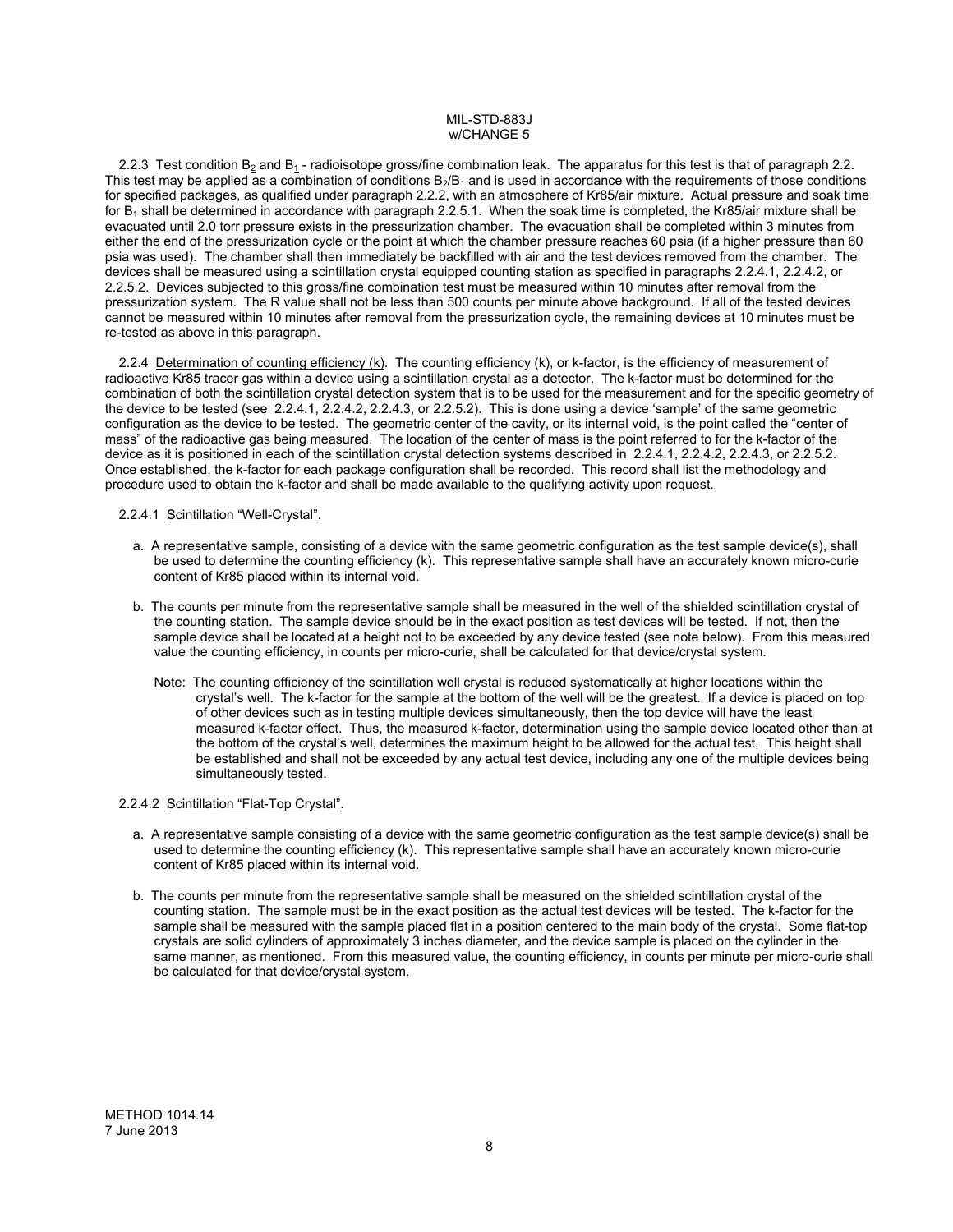# 2.2.4.3 Scintillation "Tunnel Crystal".

- a. A Tunnel Crystal is either a solid block scintillation crystal similar to a flat-top crystal with an open tunnel through the body or can be a pair of solid scintillation crystals place one above the other in a parallel configuration. Devices pass through the tunnel or between the parallel crystals, usually on a conveyer belt, allowing dynamic measurements. This configuration is commonly used in high volume testing.
- b. The k-factor must be determined for the Tunnel Crystal's dynamic condition which is usually less than in a static condition with the device standing at the center of the tunnel. See paragraph 2.2.5.2 to establish the k-factor for the sample using such a configuration. Alternately, this k-factor determination is commonly determined by the manufacturer upon request.

## 2.2.5 Test condition  $B_1$ , radioisotope fine or  $B_2/B_1$  gross/fine leak combination test.

 2.2.5.1 Testing parameters. The bombing pressure and soak time shall be determined in accordance with the following formula (see Eq (2)):

$$
Q_s = \frac{R}{skTPt}
$$
 Eq (2)

Where:

- $Q_S$  = The calculated maximum leak rate allowable, in atm cm<sup>3</sup>/s Kr, for the devices to be tested.
	- R = Counts per minute above the ambient background after pressurization if the device leak rate were exactly equal to  $Q_S$ . This is the reject count above the background of both the counting equipment and the background reading of the microcircuit, if it has been through prior radioactive leak tests.
	- s = The specific activity, in micro-curies per atmosphere cubic centimeter of the Kr85 tracer gas in the pressurization system.
	- k = The counting efficiency of the specific scintillation crystal used in the testing to measure Kr85 within the internal cavity of the specific component being evaluated. This k-factor must be determined in accordance with 2.2.4 for each device geometric configuration in combination with the specific scintillation crystal in which it will be measured.
	- T = Soak time, in hours, that the devices are to be pressurized.
- $P = P_e^2 P_i^2$ , where  $P_e$  is the bombing pressure in atmospheres absolute and  $P_i$  is the original internal pressure of the devices in atmospheres absolute. The activation pressure  $(P_e)$  may be established by specification or if a convenient soak time (T) has been established, the activation pressure  $(P_e)$  can be adjusted to satisfy equation (1).
	- $t =$  Conversion of hours to seconds and is equal to 3,600 seconds per hour.
- NOTE: The complete version of equation (1) contains a factor  $(P_0^2 (\Delta P)^2)$  in the numerator which is a correction factor for elevation above sea level.  $P_0$  is sea level pressure in atmospheres absolute and  $\Delta P$  is the difference in pressure, in atmospheres between the actual pressure at the test station and sea level pressure. For the purpose of this test method, this factor has been dropped.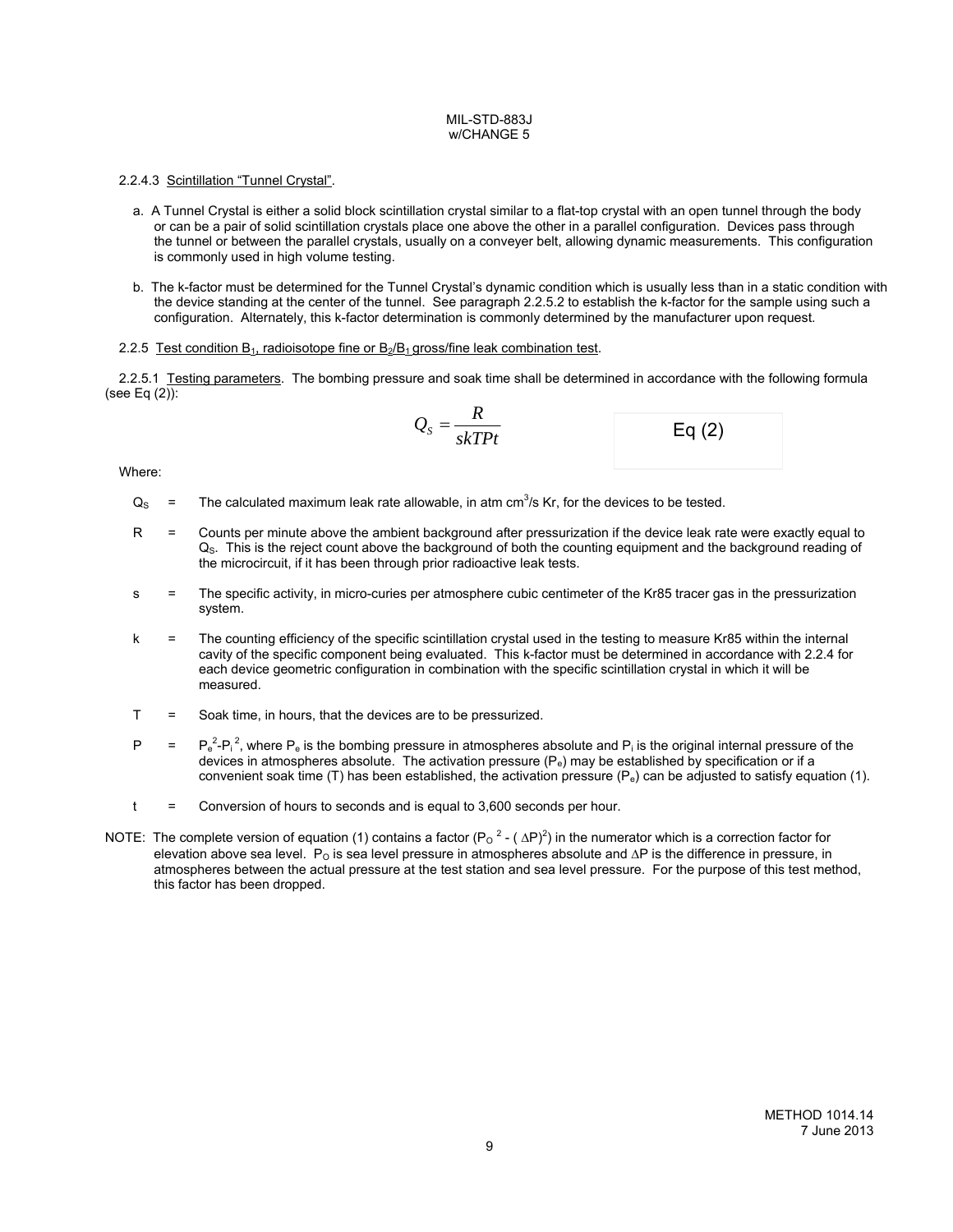## 2.2.5.2 Dynamic Measurement of the k-factor with a Scintillation-Crystal.

- a. A representative sample consisting of a device with the same geometric configuration as the test sample device(s) shall be used to determine the counting efficiency (k). This representative sample shall have an accurately known micro-curie content of Kr85 placed within its internal void.
- b. A crystal, (or crystals), can be used for dynamic testing of devices passing over or through the crystal(s). This configuration is commonly used in high volume testing. The k-factor must be determined in the 'dynamic condition', which will establish a k-factor value, (usually less than in a static condition with the device standing at the center of the tunnel.) The representative sample is measured dynamically, as it passes through the crystal. This establishes the maximum reading achievable for the sample. From this measured value, the counting efficiency, in counts per minute per micro-curie shall be calculated. This k-factor determination is most commonly determined by the equipment manufacturer.

2.2.5.3 Geometric configurations. The k-factor for each geometric configuration is determined and used for testing. As a convenience, the same k-factor may apply to similar geometric configurations. This allows the same k-factor to be used for multiple devices, as long as the same test procedure and equipment is used, and the devices are measured using the same measurement system, (2.2.4.1, 2.2.4.2, or 2.2.5.2).

Scintillation **"**well**"** crystals are capable of detecting (measuring) a maximum reading of 16,000 to 18,000 counts per minute from the emission of one micro-curie of Kr85 contained within the cavity of a device. This maximum reading of Kr85 emission is achieved with the DUT placed deep into the well-crystal and with no shielding from other devices or fixtures.

The counting efficiency (k-factor) for most device configurations and crystal combinations may be available from the equipment manufacturer by providing the equipment manufacturer with representative samples of the same geometric configuration as the device to be tested. Suitable facilities shall retain record of how the k-factor was established for each package configuration and made available to the qualifying activity.

2.2.5.4 Evaluation of surface sorption and wait time. All device encapsulations consisting of glass, metal, and ceramic or combinations thereof, that also include external coatings and external sealants or labels, shall be evaluated for surface sorption of Kr85 before establishing the leak test parameters. Devices susceptible to surface sorption must "wait" for the surface sorption to dissipate before being tested. This time lapse shall be noted and shall determine the "wait time" specified in 2.2.6.

Representative samples with the questionable surface material shall be subjected to the predetermined pressure and time conditions established for the device configuration as specified by 2.2.5.1. The samples shall then be measured at the counting station every 10 minutes, with count rates noted. The total time taken for the count rate to become asymptotic is the "wait time".

Devices which are determined to have surface absorption should first be subjected to the radioisotope gross leak test procedure  $(B_2)$ , and then to the fine leak test  $(B_1)$ . The gross leak procedure will remove all leaking devices with leak rates greater than 5 X  $10^{-6}$  atm-cm<sup>3</sup>/sec.

2.2.5.4.1 Alternate β method. The surface sorption can also be determined by measuring the Beta (β) emission from any Kr85 absorbed into surface materials. The β particles will not penetrate the walls of the device; therefore, β emission detection means Kr85 is on the outer surfaces of a device. The β readings are monitored until they dissipate confirming the surface is free of Kr85 gas. This time to dissipate is the "wait time".

2.2.5.4.2 Removal of surface sorption. Devices with cavities > 0.1 cm<sup>3</sup>, with leak rates in the fine leak range, will not lose their internal Kr85 gas in < 1 Hour. Therefore, such devices may be placed in a vacuum-oven at temperatures up to 100ºC and near total vacuum for 15-20 minutes following pressurization for  $B_1$  without the concern of losing internal Kr85. This vacuum-oven procedure is capable of removing surface absorbed Kr85 from paints and labels. The removal of that surface Kr85 from the surface materials is accurately confirmed by verifying that there is no Beta radiation from the surface.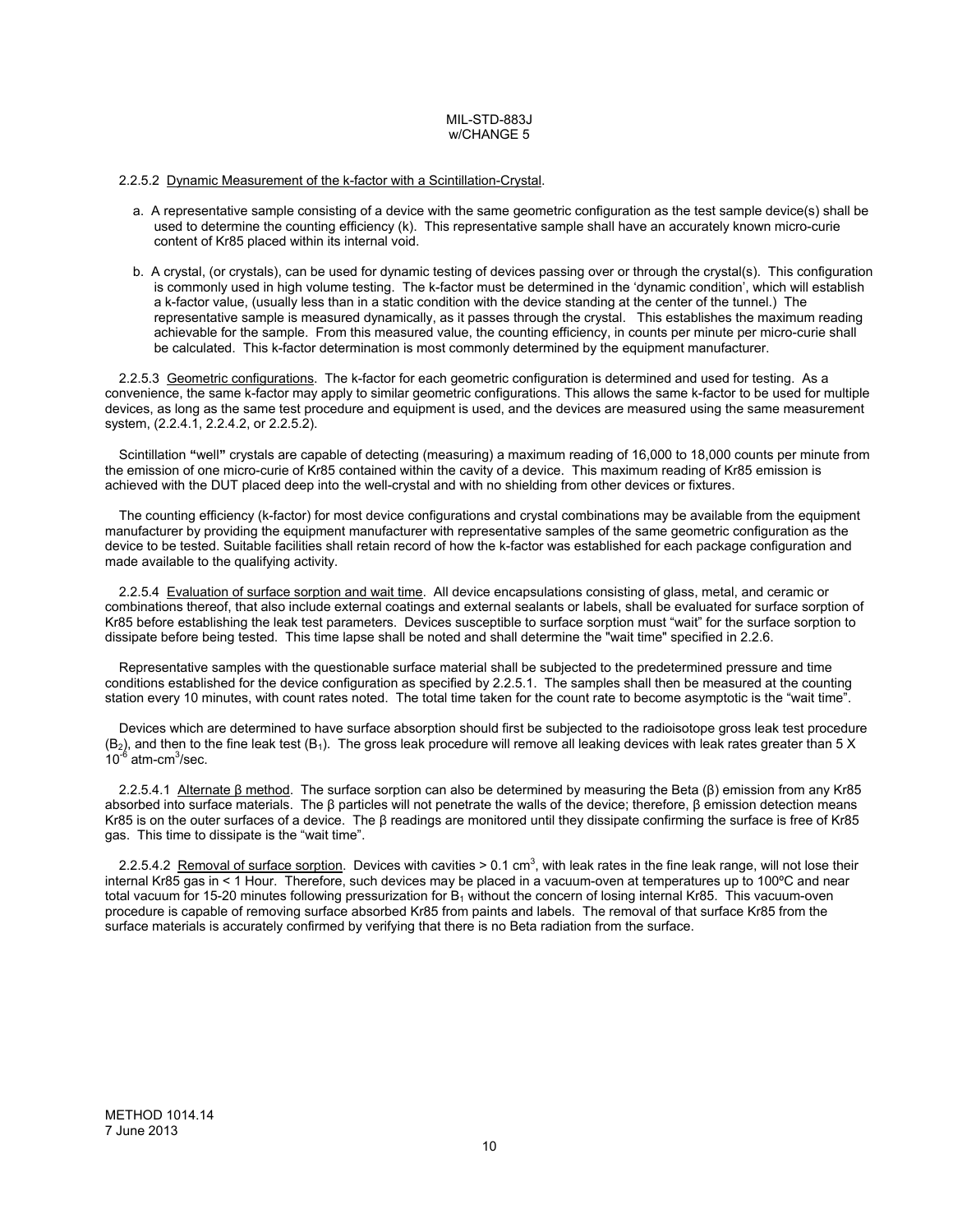2.2.6 Test Procedure  $B_1$ , Fine Leak;  $B_2$ , Gross Leak; or  $B_2/B_1$  Gross/Fine combination test. The devices shall be placed in a radioactive tracer gas pressurization chamber. The pressurization chamber may be partially filled with inert material (aluminum filler blocks), to reduce the cycle time and increase the efficiency of the system. It is the equipment manufacturer's recommendation that all 'small-cavity' devices be measured within 10 minutes after removal from the pressurization tank.

- a. B<sub>1</sub> Fine Leak: The tank shall be evacuated to 0.5 torr. The devices shall be subjected to a minimum of 2 atmospheres absolute pressure of Kr85/air mixture. Actual pressure and soak time for  $B_1$  shall be determined in accordance with 2.2.5.1. When the 'soak time' is completed, the Kr85/air mixture shall be transferred to storage until 0.5 torr pressure exists in the pressurization chamber. The storage cycle shall be completed in 3 minutes maximum as measured from the end of the pressurization cycle or from the time the tank pressure reaches 60 psia if a higher bombing pressure was used. The tank shall then immediately be backfilled with air and the devices removed from the tank and measured within 1 hour after removal using a scintillation crystal equipped counting station as in 2.2.4.1, 2.2.4.2, or 2.2.5.2. Device encapsulations that come under the requirements of 2.2.5.4 shall be exposed to ambient air for a time not less than the 'wait time' determined by 2.2.5.4 (or following the bake cycle described in 2.2.5.4.2). Device encapsulations that do not come under the requirements of 2.2.5.4 may be tested without a 'wait time'. The R value of 2.2.5.1 shall not be less than 500 counts per minute above background.
	- Note: If the devices are tested in the well crystal with the crystal wall shielded with a lead plug while measuring the device, and a background of approximately 500 counts per minute is achievable when the Ratemeter is in the "slow-timeconstant" position, then reject values "R" of a minimum of 250 counts (net) above background may be measured for rejection of devices in high sensitivity testing.
- b. B2 Gross Leak: Only product qualified under paragraph 2.2.2 shall be authorized to use this method. The devices shall be placed in a pressure chamber. The chamber shall be filled with inert material (aluminum filler blocks) so that the free volume is not greater than as qualified in 2.2.2. The tank shall be evacuated to 0.5 torr. The devices shall be subjected to a minimum of 2 atmospheres absolute pressure of Kr85/air mixture and the bomb time no less than 2 minutes. When the soak time is completed the Kr85/air mixture shall be transferred to storage until 2.0 torr pressure exists in the pressurization tank. The storage cycle shall be completed in 3 minutes maximum as measured from the end of the pressurization cycle. The tank shall then immediately be backfilled with air. The devices shall be removed from the tank and measured within 10 minutes after removal using a scintillation crystal equipped counting station as in 2.2.4.1, 2.2.4.2, 2.2.4.3 or 2.2.5.2. Any device indicating 500 counts per minute, or greater, above the ambient background of the counting station shall be considered a gross leak failure. If the devices are not all measured at the end of 10 minutes from removal from the pressurization chamber, the remaining devices shall be returned to the pressurization chamber and repressurized to a minimum of 30 psia for a minimum of 0.01 hrs, and then measured at the counting station within 10 minutes. The counting station shall be checked at least once every shift using a Kr85 reference standard following manufacturer's procedure, and a record of proper function shall be maintained.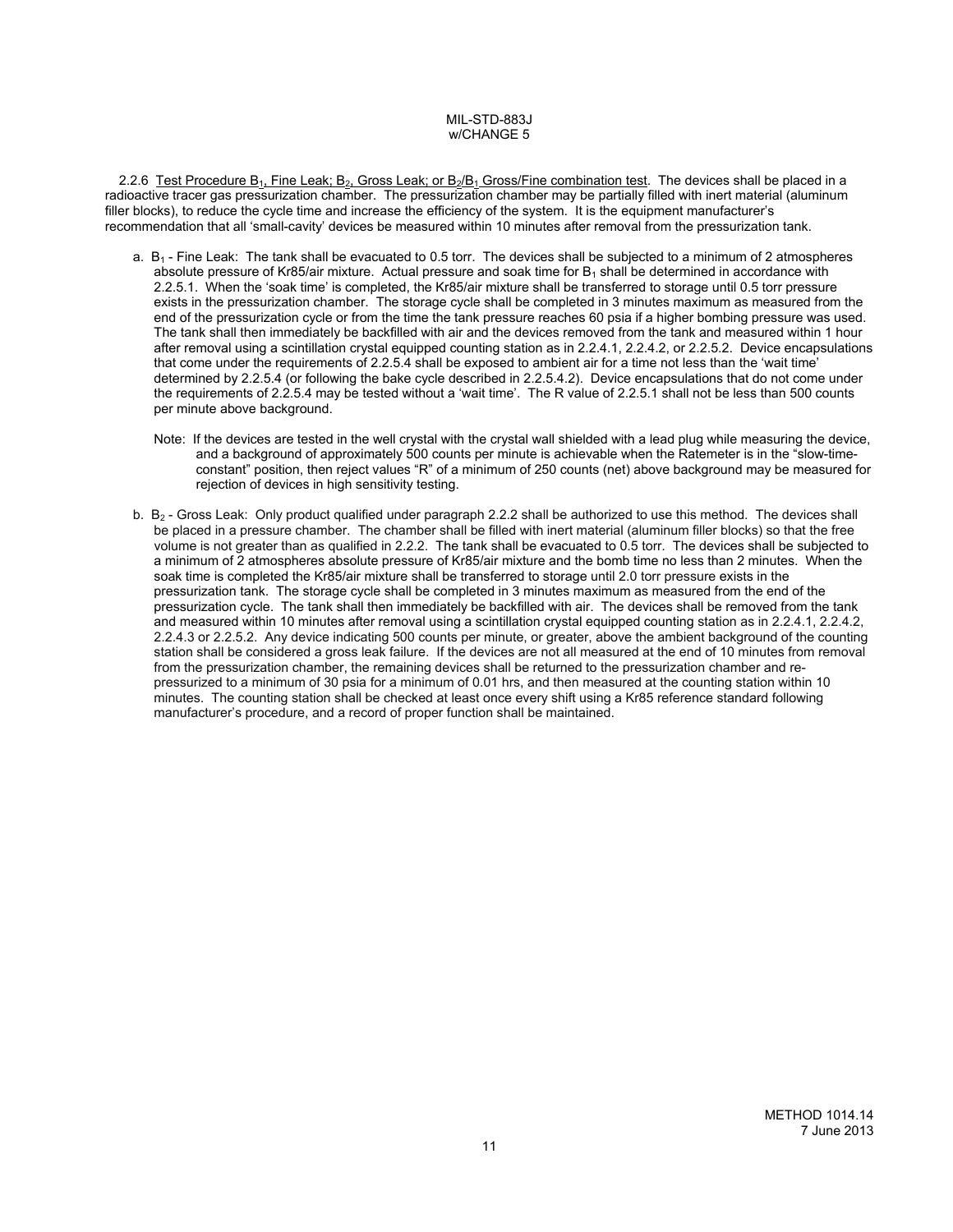c.  $B_2/B_1$  - Gross/fine combination: Only product qualified under paragraph 2.2.2 shall be authorized to use this method. The devices shall be placed in a pressure chamber. The chamber shall be filled with inert material (aluminum filler blocks) so that the free volume is not greater than as qualified in 2.2.2. The tank shall be evacuated to 0.5 torr. Actual pressure and soak time shall be in accordance with  $B_1$  paragraph 2.2.5.1. The R value in counts per minute shall not be less than 500 above background.When the soak time is completed the Kr85/air mixture shall be transferred to storage until 2.0 torr pressure is in the pressurization chamber. The storage cycle shall be completed in 3 minutes maximum as measured from the end of the pressurization cycle, or from the time the tank pressure reaches 60 psia if a higher bombing pressure was used. The tank shall then immediately be backfilled with air. The devices shall be removed from the tank and measured within 10 minutes after removal using a scintillation crystal equipped counting station as in 2.2.4.1, 2.2.4.2, 2.2.4.3 or 2.2.5.2. Devices that require a "wait-time" per paragraph 2.2.5.4, which exceeds 10 minutes, cannot be subjected to this combination test.If all devices cannot be measured within the 10 minute window, then the remaining devices shall be returned to the pressurization chamber and re-pressurized to a minimum of 30 psia for a minimum of 0.01 hours, and then measured at the counting station within 10 minutes. The counting station shall be checked at least once every shift using a Kr85 reference standard following manufacture's procedure, and a record of proper function shall be maintained.

The actual Kr85 leak rate of the device tested using the radioisotope fine leak test shall be calculated with the following formula (see Eq 3)):

$$
Q = \frac{(ACTUAL READOUT IN NET COUNTS PER MINUTE) \times Q_S}{R}
$$

Eq (3)

Where:

 $Q =$  Actual Kr85 leak rate in atm cm<sup>3</sup>/s Kr85  $Q<sub>s</sub>$  and R are defined in 2.2.5.1.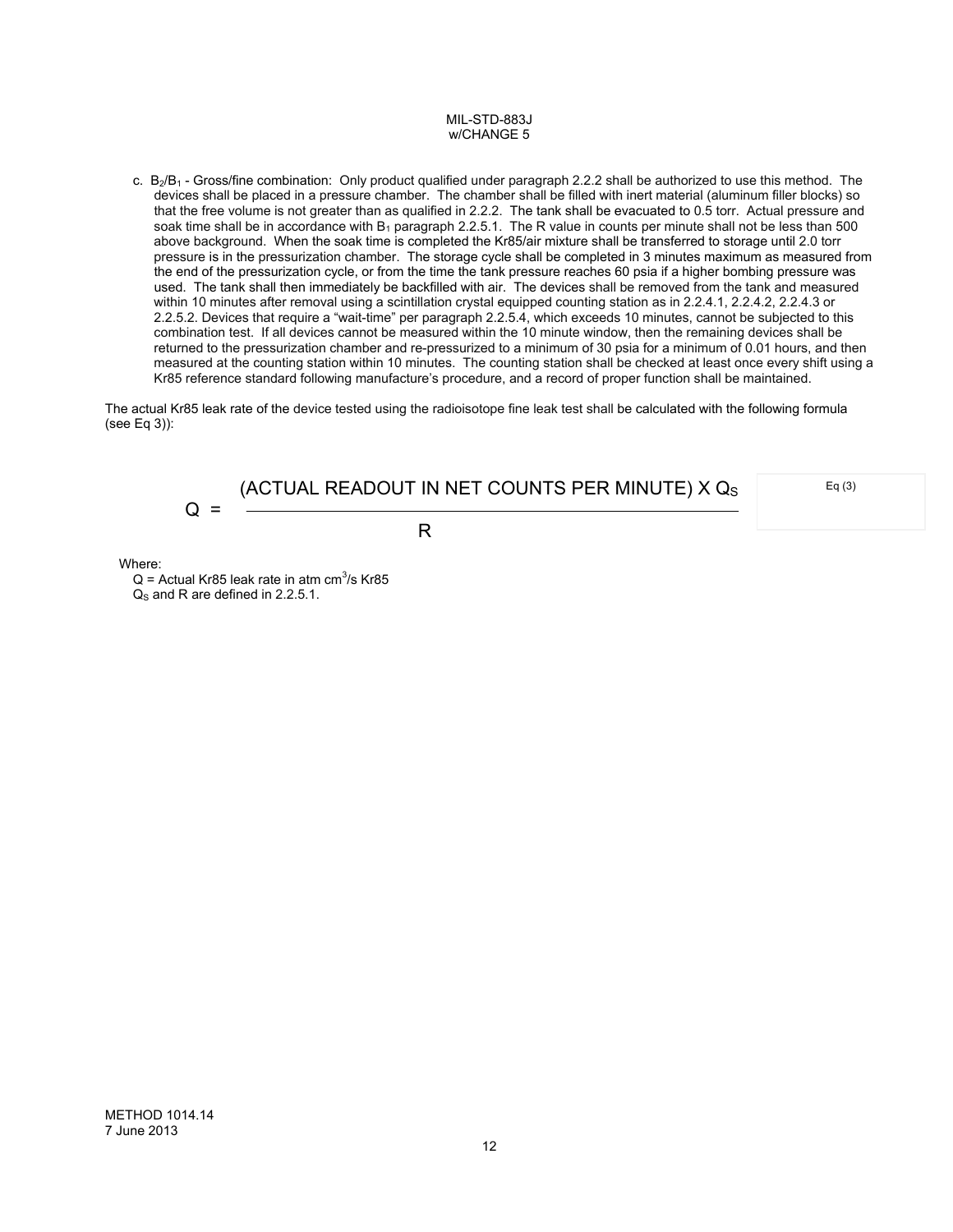#### 2.2.7 Test condition  $B_3$ , Radioisotope Wet Gross Leak Test.

2.2.7.1 Intended Use. This is designed for small packages with less than 0.1 cm<sup>3</sup> internal free volume and packages that have not qualified to 2.2.2. This test may be used for larger than 0.1 cm<sup>3</sup> internal free volume packages. Packages up to 0.1 cm<sup>3</sup> internal free volume suspected of very large leaks are commonly subjected to this test.

2.2.7.2 Apparatus. Apparatus for this test shall be as in 2.2.1 and as follows:

- a. A container of sufficient volume to allow the devices to be covered with red dye penetrant solution, evacuated, and subjected to air pressure in the same container.
- b. Solutions:
	- (1) The red dye penetrant solution shall be kept clean and free of contaminants (including wash solvents). The solutions shall be tested to verify the efficiency of the solution for both Kr85 gettering and visual detectability. The most efficient red dye solution uses a mixture, by volume, of 95% light viscosity mineral oil and 5% oil-based red dye indicator. The solution must be evaluated for Kr85 absorption and retention.
	- (2) The solvent for washing the devices after immersion shall be acetone.
- 2.2.7.3 Procedure. The following four steps shall be followed:

Step 1. The devices shall be immersed in the red dye penetrant solution and evacuated to a pressure of 100 torr (~24 inches Hg) or less for 10 minutes and then pressurized with air for 10 minutes minimum at 310 kPa (45 psia) minimum. The devices shall be removed from the red dye penetrant solution and placed in a fine-screen basket and flushed with acetone by applying a fine-spray of acetone to remove the surface film of the solution. It is recommended that the devices in the fine-screen basket be held over funnel, with the funnel inserted into a large Erlenmeyer flask, (thus minimizing the acetone vapors released into the room). Do not allow any acetone to contaminate the red dye penetrant solution. Immediately following the wash, the devices shall be emptied onto a white surface and examined visually for red dye penetrant solution exiting from any leaking devices. Look for evidence of red dye leakage that is apparent without using the aid of visual magnification. Any devices with red dye penetrant solution leaking from them shall be rejected as gross leakers and removed.

 Step 2. The remaining devices shall then be placed in the radioisotope pressurization chamber. The chamber shall be filled with inert material (aluminum filler blocks) so that the free volume is not greater than as qualified in 2.2.2. The chamber is evacuated to a pressure of 0.5 torr. The devices shall then be pressurized to a minimum of 45 psia of Kr85*/*air mixture for 0.2 hours minimum. The gas shall then be transferred to storage until a pressure of 2.0 torr maximum exists in the tank. This transfer shall be completed in 2 minutes maximum. The chamber shall then be filled with air, and the devices immediately removed from the tank and leak tested within 5 minutes after gas exposure, with a scintillation crystal equipped counting station. It is recommended that batch sizes be kept small enough to allow all devices to be measured within 5 minutes. Any device indicating 500 c/m or greater above the ambient background of the counting station shall be considered a gross leak. If all of the devices cannot be measured within 5 minutes, they shall be retested starting at the beginning of step 2.

 Step 3. Failing devices may cross contaminate compliant devices with red dye penetrant solution. Devices which contain red dye penetrant solution may effervesce after being pressurized with Kr85 and may lose the Kr85 trapped within them. The devices shall be emptied onto a white surface and examined carefully for any red dye penetrant solution exiting from any leaking devices. Any devices with red dye penetrant solution leaking from them shall be rejected as gross leakers. Gross leak failures with less than 0.1 cm<sup>3</sup> internal free volume shall be visually inspected at 30X to confirm that the red dye penetrant solution is actually leaking from the device.

Step 4. If any devices are rejected by Steps  $1 - 3$ , the procedure (starting with Step 2) shall be performed again until no more gross leakers are found.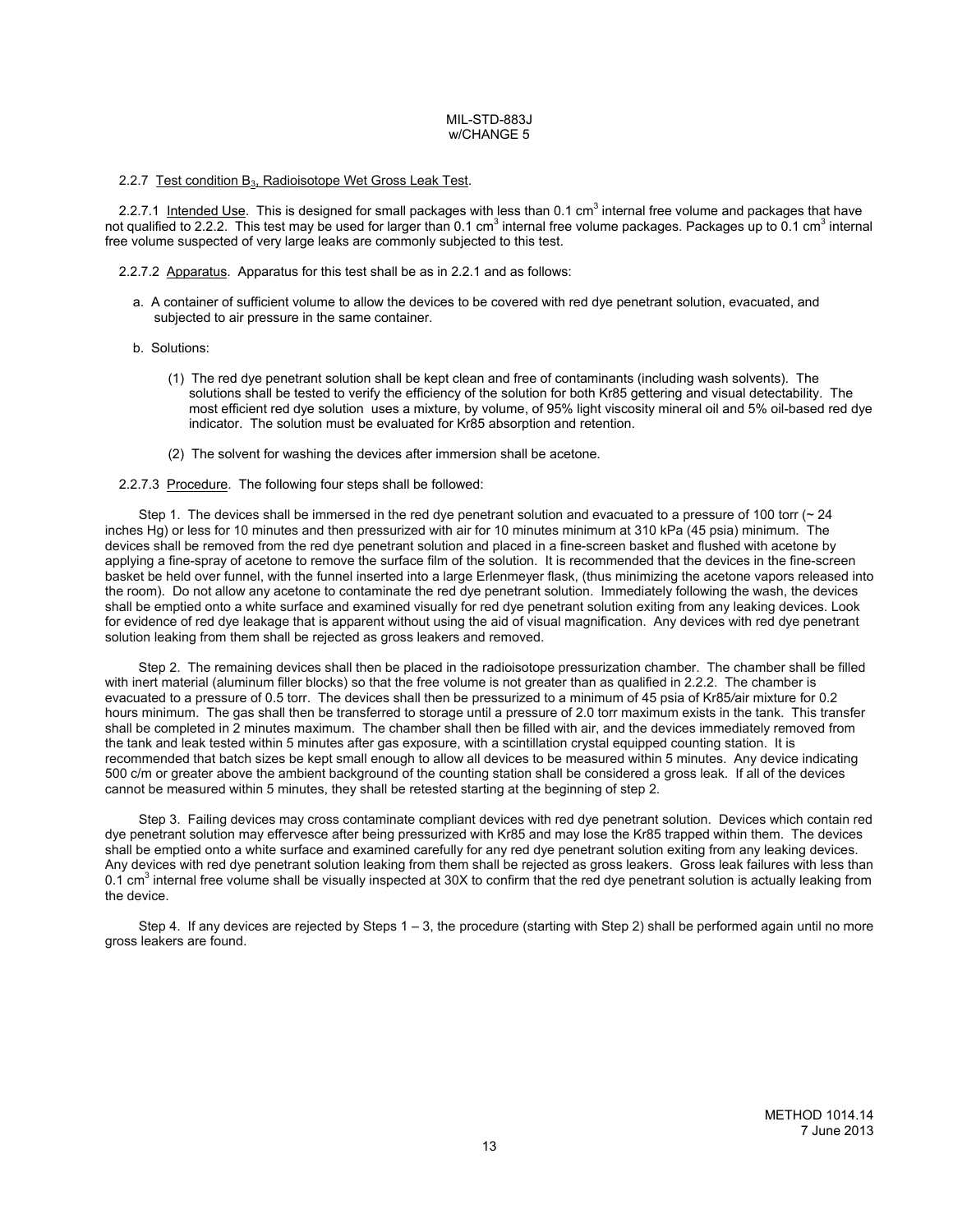## 2.7 Test condition G1, radioisotope thermal leak test.

2.7.1 Application. This test is for the evaluation of package hermetic integrity at elevated temperature. It is intended to verify that the package structural design will maintain hermetic integrity at elevated temperatures. Devices to be evaluated in this thermal leak test shall be packages that should not have been subjected to any prior liquid immersion testing (e.g. thermal shock, bubble test). The devices to be tested for thermal leakage shall first be subjected to a fine and dry gross leak test, to at least the sensitivity requirement for that package in the standard, and the hermeticity to that sensitivity, establishing the package is hermetic at ambient temperature.

2.7.2 Apparatus. Apparatus for this test shall consist of the following:

- a. Radioactive tracer gas pressurization console containing Kr85/air mixture. A Kr85 pressure/vacuum thermal test chamber capable of evacuation and pressurization at temperatures, and thermal cycling from ambient temperature to maximum temperature of the test desired while maintaining Kr85/air pressure.
- b. Counting station as in paragraph 2.2.1b excluding Tunnel Scintillation Crystal.
- c. A tracer gas as in paragraph 2.2.1c.

2.7.3 Testing parameters. Prior to the thermal-radioisotope test, the devices shall be pre-tested to the sensitivity requirement for that package in the standard. The bombing pressure and soak time for the pre-test shall be established for the package following 2.2.5.1.

2.7.3.1 Determination of counting efficiency (k). Shall be as in 2.2.4

2.7.3.2 Evaluation of surface sorption. Shall be as in 2.2.5.4

2.7.4 Procedures. The devices shall be placed in the radioactive tracer gas thermal-pressurization chamber. The tank shall be evacuated to 0.5 torr. The devices shall be subjected to a pressure of Kr85/air mixture at a pressure of 60 psia, (typical), or a minimum of 30 psia (dependent upon the structural compatibility of the package).

2.7.4.1 Thermal test. The devices are placed in the thermal/pressure chamber and pressurized with Kr85/air mixture to the pressure established in 2.2.5. The chamber is then heated to a temperature in the range of 100ºC to 125ºC and maintained at the elevated temperature for a minimum of 10 minutes. The heating rate should be 1ºC per minute minimum or as specified. The temperature is then returned to ambient, at which time the Kr85 is returned to storage and the devices are removed from the thermal/pressure chamber and measured at the scintillation crystal detection station for any Kr85 gas trapped within the devices. Device encapsulations that come under the requirements of 2.2.6 shall be exposed to ambient air for a time not less than the wait time determined by 2.2.5.4. In no case will the time between removal from the pressurization chamber and measurement exceed 60 minutes. This test is frequently applied to devices that have indicated leakage at ambient temperature in order to establish if they open to a larger leak rate at temperature.

2.7.5 Failure criteria. This test is a "Go-No-Go" test to detect packages that 'open-up', or become non-hermetic at elevated temperature. The detection of a measurable amount of Kr85, (greater than 500 c/m above ambient background), within the part after exposure to Kr85 pressure at temperature indicates a "thermal-reject", (hermetic failure at elevated temperature).

Note: A thermal reject may be placed in a vacuum oven and the temperature increased for 10 minutes minimum, at 10°C intervals, and the device removed to measure the Kr85 content after each 10ºC increase, until the temperature is reached at which the Kr85 reading begins to decrease, indicating the temperature at which the device opened during pressurization. This will indicate the approximate temperature at which the device is leaking, (or increasing its leak rate).